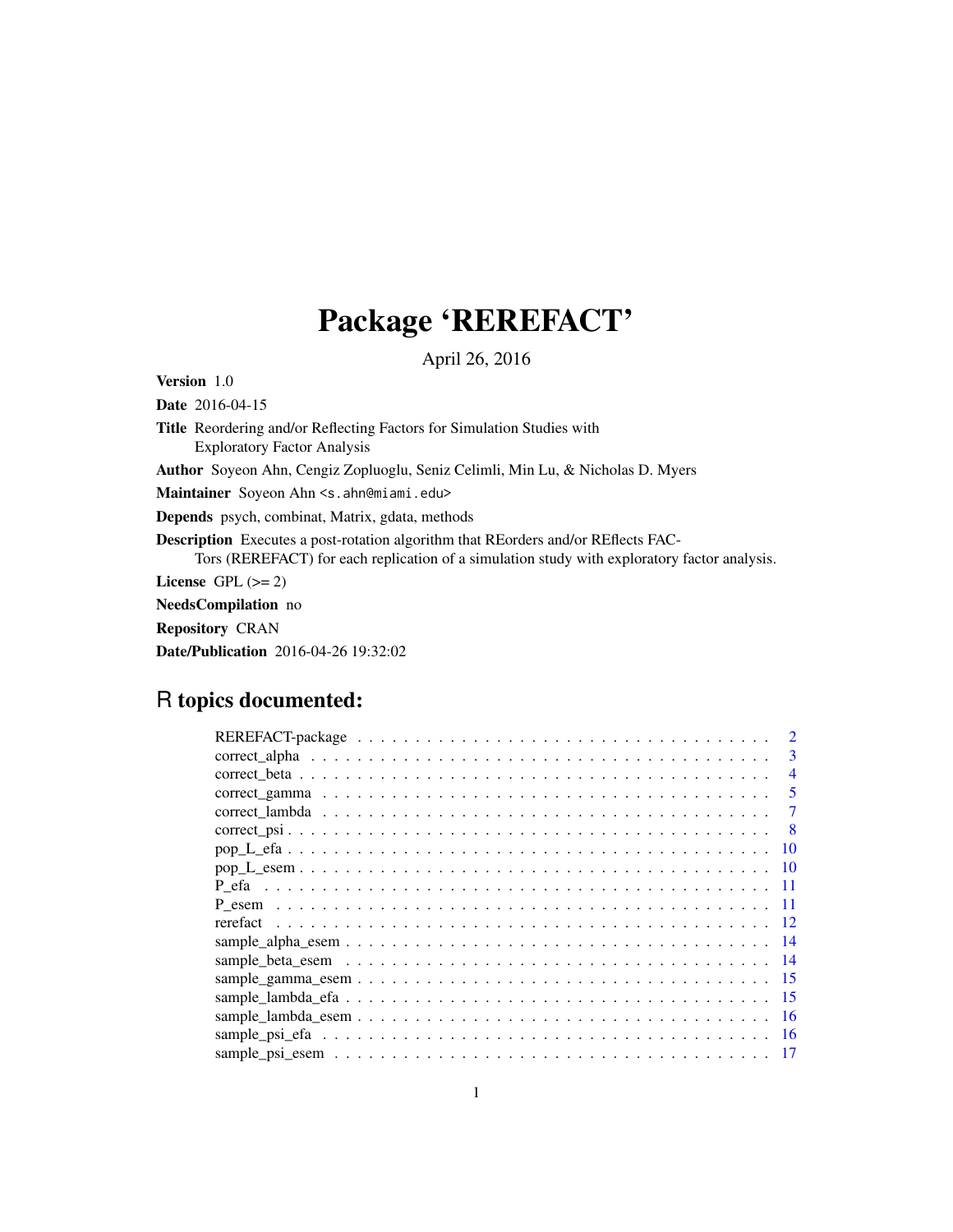#### <span id="page-1-0"></span>**Index** 2008 **[18](#page-17-0)**

REREFACT-package *A post-rotation algorithm that REorders and/or REflects FACTors for each replication of a simulation study with exploratory factor analysis*

#### Description

The REREFACT package is an open source package for R (R Development Core Team, 2015), which provides user-defined functions for accessing a post-rotation algorithm that REorders and/or REflects FACTors for each replication of a simulation study with exploratory factor analysis.

#### Details

The purpose of REREFACT is to provide a general algorithm written in freely available software, R, dedicated to addressing the possibility that a non-uniform order and/or sign pattern of the factors may be observed across replications of a simulation study with exploratory factor analysis. The algorithm implemented in REREFACT proceeds in four steps. Step 1 determines the total number of equivalent forms, I, of the vector of factors, eta. Step 2 indexes,  $i=1,2,..., I$ , each equivalent form of eta (i.e., eta\_i) via a unique permutation matrix, P (i.e., P\_i). Step 3 determines which eta\_i each replication follows. Step 4 uses the appropriate P\_i to reorder and/or re-sign parameter estimates within each replication so that all replications uniformly follow the order and sign pattern defined by the population values. REREFACT is important because simulation studies that combine parameter estimates across replications where the factors do not uniformly follow the order and/or sign pattern defined by the population values may yield misleading results for outcomes commonly of interest in these studies.

#### Author(s)

Soyeon Ahn, Cengiz Zopluoglu, Seniz Celimli, Min Lu, & Nicholas D. Myers; Maintainer: Soyeon Ahn <s.ahn@miami.edu>

#### References

Myers, N. D., Ahn, S., Lu, M., Celimli, S., Zopluoglu, C. (2016). REREFACT: An R package for reordering and reflecting factors for simulation studies with Exploratory Factor Analysis. Manuscript submitted for publication.

#### See Also

[rerefact](#page-11-1), [correct\\_alpha](#page-2-1), [correct\\_beta](#page-3-1), [correct\\_lambda](#page-6-1), [correct\\_psi](#page-7-1), [correct\\_gamma](#page-4-1)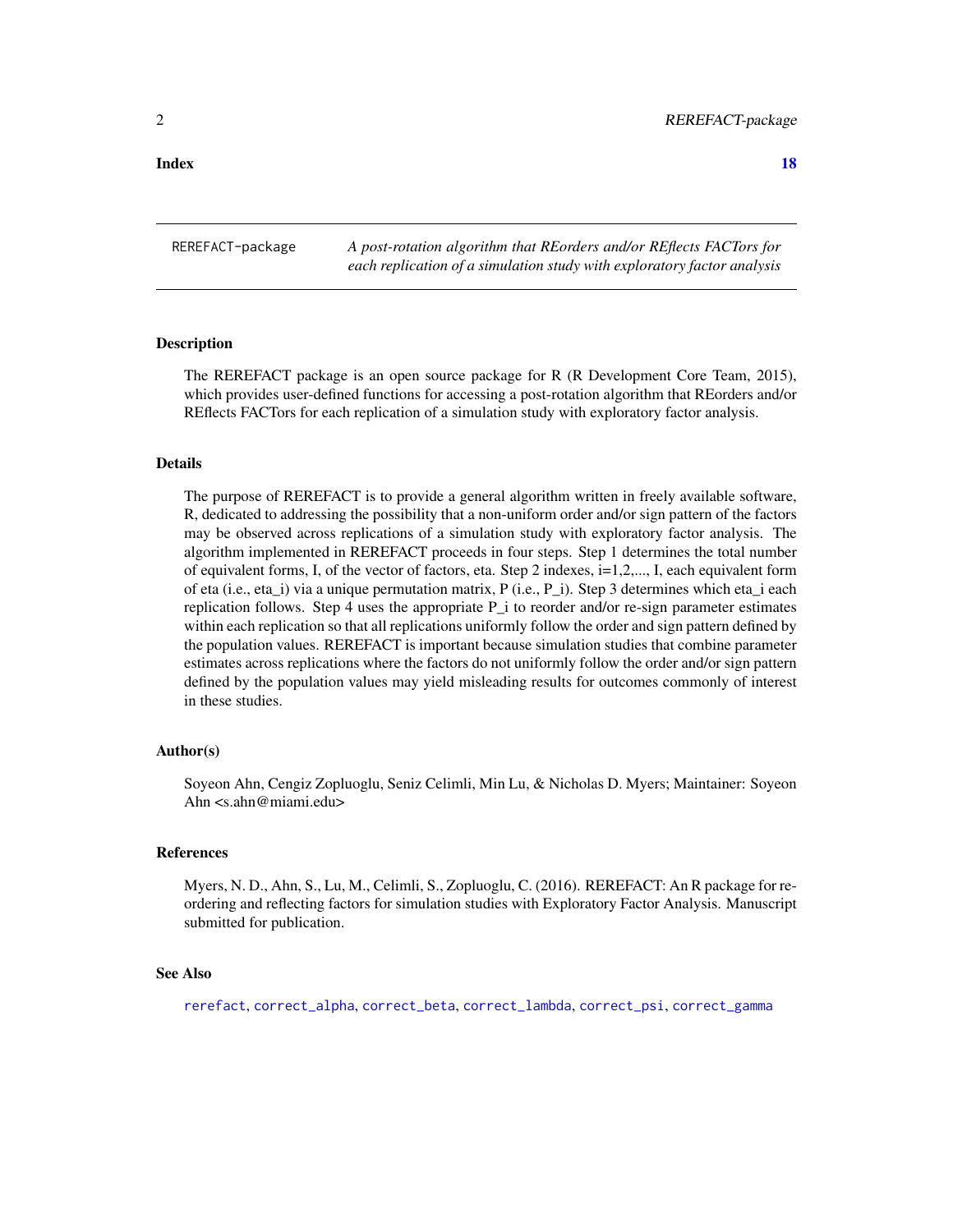<span id="page-2-1"></span><span id="page-2-0"></span>correct\_alpha *Re-orders and/or re-signs as needed within the estimated intercept or mean vector for each replication*

#### Description

The correct\_alpha function accomplishes Step 4 of the algorithm with regard to replications of the estimated intercept or mean vector. More specifically, the correct\_alpha function re-orders and/or re-signs as needed within the estimated intercept or mean vector for each replication so that all replications uniformly follow the order and sign pattern defined by the population values.

#### Usage

correct\_alpha(P\_data, rep, n.eta, sample\_alpha)

#### Arguments

| P_data       | a list containing the correct permutation matrix, $P_i$ , for each replication. |
|--------------|---------------------------------------------------------------------------------|
| rep          | the number of replications.                                                     |
| n.eta        | the total number of latent variables within eta.                                |
| sample_alpha | a list containing replications of the estimated intercept or mean vector.       |

#### Details

The correct\_alpha function uses P to re-order and/or re-sign as needed within the estimated intercept or mean vector for each replication of a simulation study with exploratory factor analysis. This function returns a list, correct\_alpha, of the re-ordered and/or re-signed estimated intercept or mean vector for each replication and saves the list as a text file to the designated working directory.

#### Author(s)

Soyeon Ahn, Cengiz Zopluoglu, Seniz Celimli, Min Lu, & Nicholas D. Myers

#### References

Myers, N. D., Ahn, S., Lu, M., Celimli, S., Zopluoglu, C. (2016). REREFACT: An R package for reordering and reflecting factors for simulation studies with Exploratory Factor Analysis. Manuscript submitted for publication.

# See Also

[rerefact](#page-11-1), [correct\\_beta](#page-3-1), [correct\\_lambda](#page-6-1), [correct\\_psi](#page-7-1), [correct\\_gamma](#page-4-1)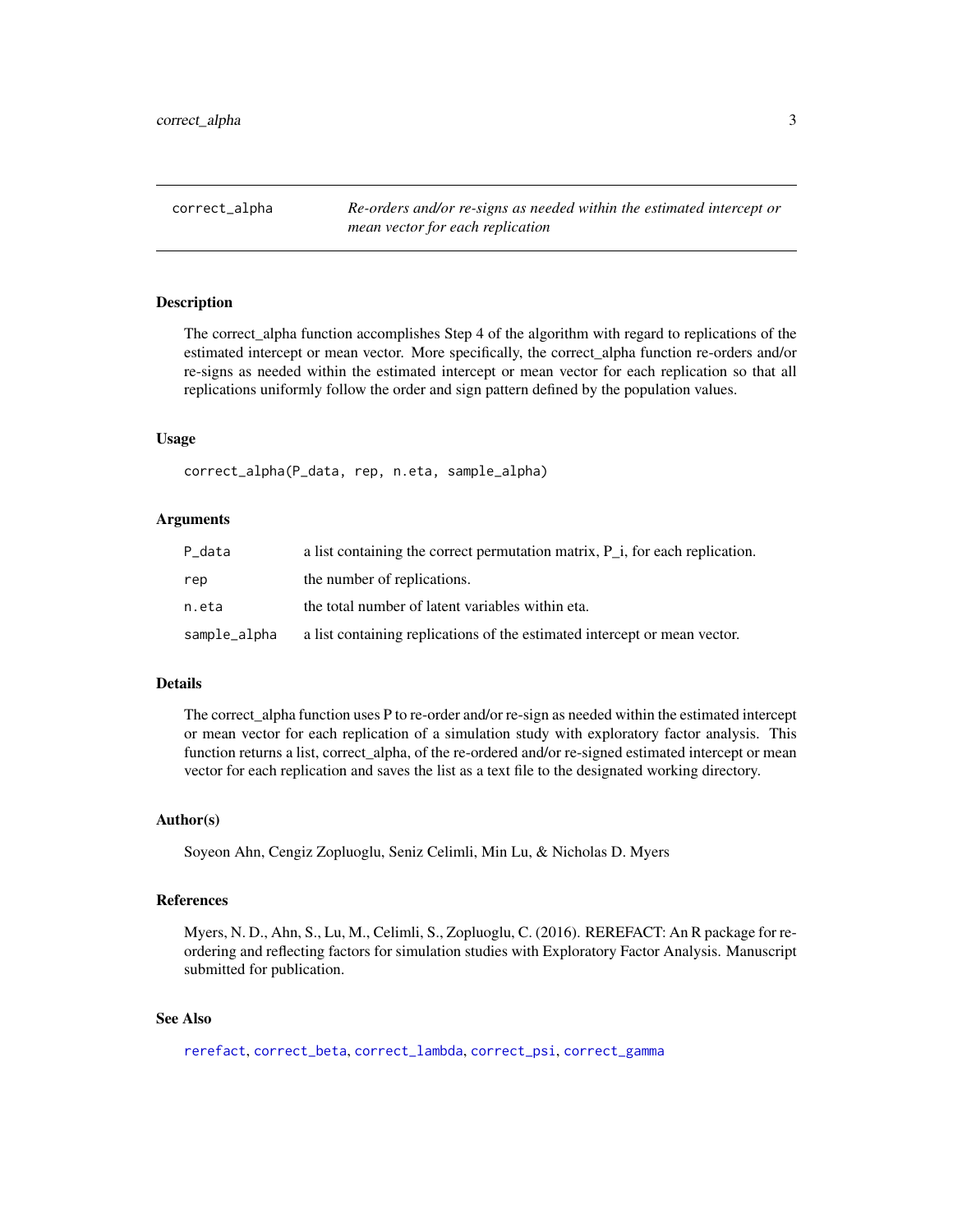#### Examples

# Load the P for Example 2 from Myers, Ahn, Lu, Celimli, and Zopluoglu (2016).

data(P\_esem)

# Load 200 replications of the estimated intercept or mean vector provided by replication # numbers 1 through 100 and 4701 through 4800 in Example 2 from # Myers, Ahn, Lu, Celimli, and Zopluoglu (2016).

data(sample\_alpha\_esem)

# Specify the following arguments within the correct\_alpha function for Example 2 from # Myers, Ahn, Lu, Celimli, and Zopluoglu (2016).

correct\_alpha(P\_data=P\_esem, rep=200, n.eta=4, sample\_alpha=sample\_alpha\_esem)

<span id="page-3-1"></span>

| correct beta | Re-orders and/or re-signs as needed within the estimated eta on eta |
|--------------|---------------------------------------------------------------------|
|              | regression coefficient matrix for each replication                  |

#### Description

The correct\_beta function accomplishes Step 4 of the algorithm with regard to replications of the estimated eta on eta regression coefficient matrix. More specifically, the correct\_beta function reorders and/or re-signs as needed within the estimated eta on eta regression coefficient matrix for each replication of a simulation study with exploratory factor analysis.

#### Usage

correct\_beta(P\_data, rep, n.eta, sample\_beta)

#### Arguments

| P_data      | a list containing the correct permutation matrix, $P_i$ , for each replication.              |
|-------------|----------------------------------------------------------------------------------------------|
| rep         | the number of replications.                                                                  |
| n.eta       | the total number of latent variables within eta.                                             |
| sample_beta | a list containing replications of the estimated eta on eta regression coefficient<br>matrix. |

#### Details

The correct\_beta function uses P to re-order and/or re-sign as needed within the estimated eta on eta regression coefficient matrix for each replication of a simulation study with exploratory factor analysis. This function returns a list, correct\_beta, of the re-ordered and/or re-signed estimated eta on eta regression coefficient matrix for each replication and saves the list as a text file to the designated working directory.

<span id="page-3-0"></span>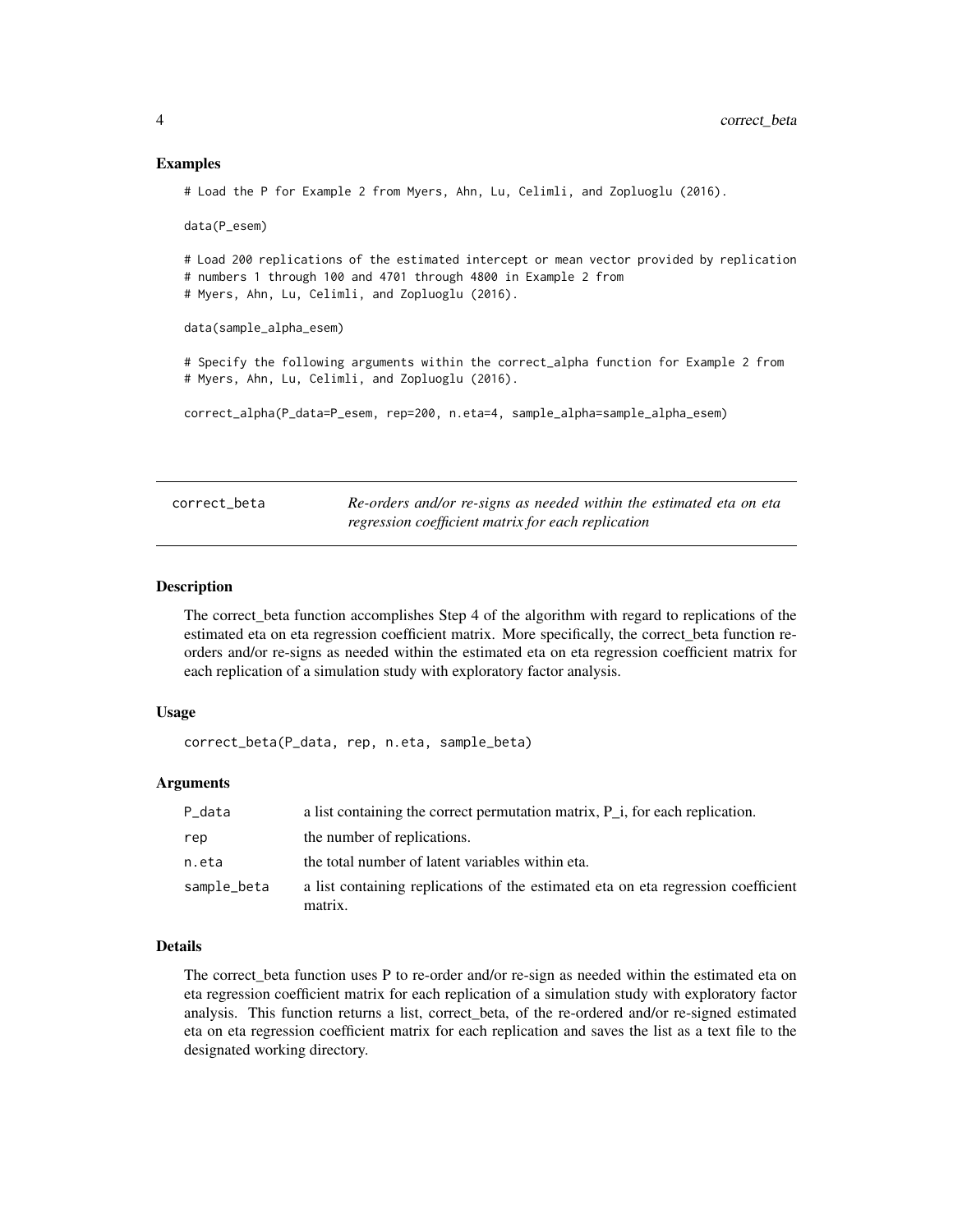# <span id="page-4-0"></span>correct\_gamma 5

#### Author(s)

Soyeon Ahn, Cengiz Zopluoglu, Seniz Celimli, Min Lu, & Nicholas D. Myers

# References

Myers, N. D., Ahn, S., Lu, M., Celimli, S., Zopluoglu, C. (2016). REREFACT: An R package for reordering and reflecting factors for simulation studies with Exploratory Factor Analysis. Manuscript submitted for publication.

#### See Also

[rerefact](#page-11-1), [correct\\_alpha](#page-2-1), [correct\\_gamma](#page-4-1), [correct\\_lambda](#page-6-1), [correct\\_psi](#page-7-1)

#### Examples

```
# Load the P for Example 2 from Myers, Ahn, Lu, Celimli, and Zopluoglu (2016).
```
data(P\_esem)

# Load 200 replications of the estimated eta on eta regression # coefficient matrix provided by replication numbers 1 through # 100 and 4701 through 4800 in Example 2 from # Myers, Ahn, Lu, Celimli, and Zopluoglu (2016).

data(sample\_beta\_esem)

# Specify the following arguments within the correct\_beta function for Example 2 from # Myers, Ahn, Lu, Celimli, and Zopluoglu (2016).

```
correct_beta(P_data=P_esem, rep=200, n.eta=4, sample_beta=sample_beta_esem)
```
<span id="page-4-1"></span>correct\_gamma *Re-orders and/or re-signs as needed within the estimated eta on x regression coefficient matrix for each replication*

# **Description**

The correct\_gamma function accomplishes Step 4 of the algorithm with regard to replications of the estimated eta on x regression coefficient matrix. More specifically, the correct\_gamma function re-orders and/or re-signs as needed within the estimated eta on x regression coefficient matrix for each replication of a simulation study with exploratory factor analysis.

#### Usage

```
correct_gamma(P_data, rep, n.eta, sample_gamma)
```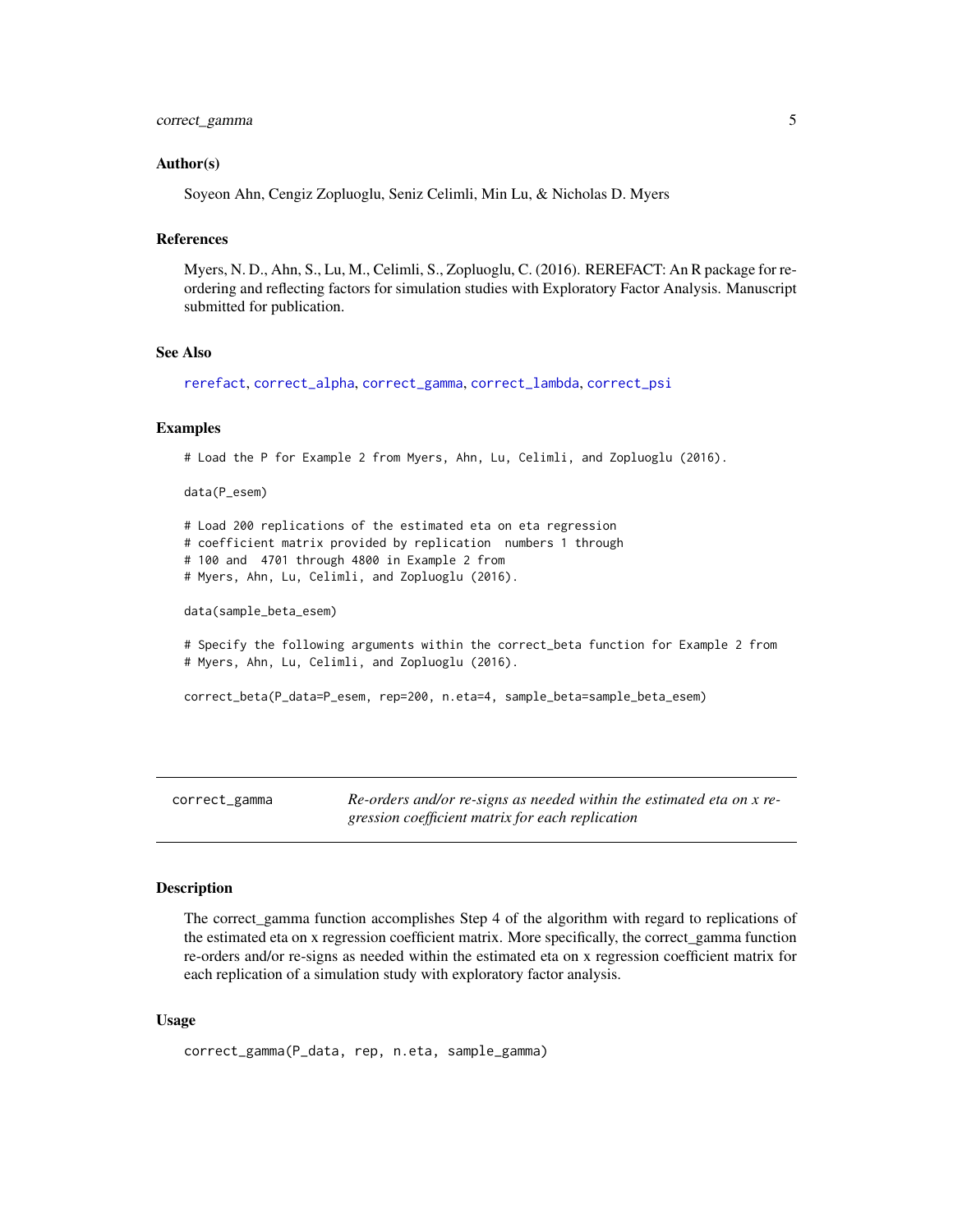#### <span id="page-5-0"></span>Arguments

| P_data       | a list containing the correct permutation matrix, $P_i$ , for each replication.              |
|--------------|----------------------------------------------------------------------------------------------|
| rep          | the number of replications.                                                                  |
| n.eta        | the total number of latent variables within eta.                                             |
| sample_gamma | a list containing replications of the estimated eta on eta regression coefficient<br>matrix. |

#### Details

The correct\_gamma function uses P to re-order and/or re-sign as needed within the estimated eta on x regression coefficient matrix for each replication of a simulation study with exploratory factor analysis. This function returns a list, correct\_gamma, of the re-ordered and/or re-signed estimated eta on x regression coefficient matrix for each replication and saves the list as a text file to the designated working directory.

#### Author(s)

Soyeon Ahn, Cengiz Zopluoglu, Seniz Celimli, Min Lu, & Nicholas D. Myers

# References

Myers, N. D., Ahn, S., Lu, M., Celimli, S., Zopluoglu, C. (2016). REREFACT: An R package for reordering and reflecting factors for simulation studies with Exploratory Factor Analysis. Manuscript submitted for publication.

#### See Also

[rerefact](#page-11-1), [correct\\_alpha](#page-2-1), [correct\\_beta](#page-3-1), [correct\\_lambda](#page-6-1), [correct\\_psi](#page-7-1)

#### Examples

# Load the P for Example 2 from Myers, Ahn, Lu, Celimli, and Zopluoglu (2016).

data(P\_esem)

# Load 200 replications of the estimated eta on x regression

- # coefficient matrix provided by replication
- # numbers 1 through 100 and 4701 through 4800 in Example 2 from
- # Myers, Ahn, Lu, Celimli, and Zopluoglu (2016).

data(sample\_gamma\_esem)

# Specify the following arguments within the correct\_gamma function for Example 2 from # Myers, Ahn, Lu, Celimli, and Zopluoglu (2016).

correct\_gamma(P\_data=P\_esem, rep=200, n.eta=4, sample\_gamma=sample\_gamma\_esem)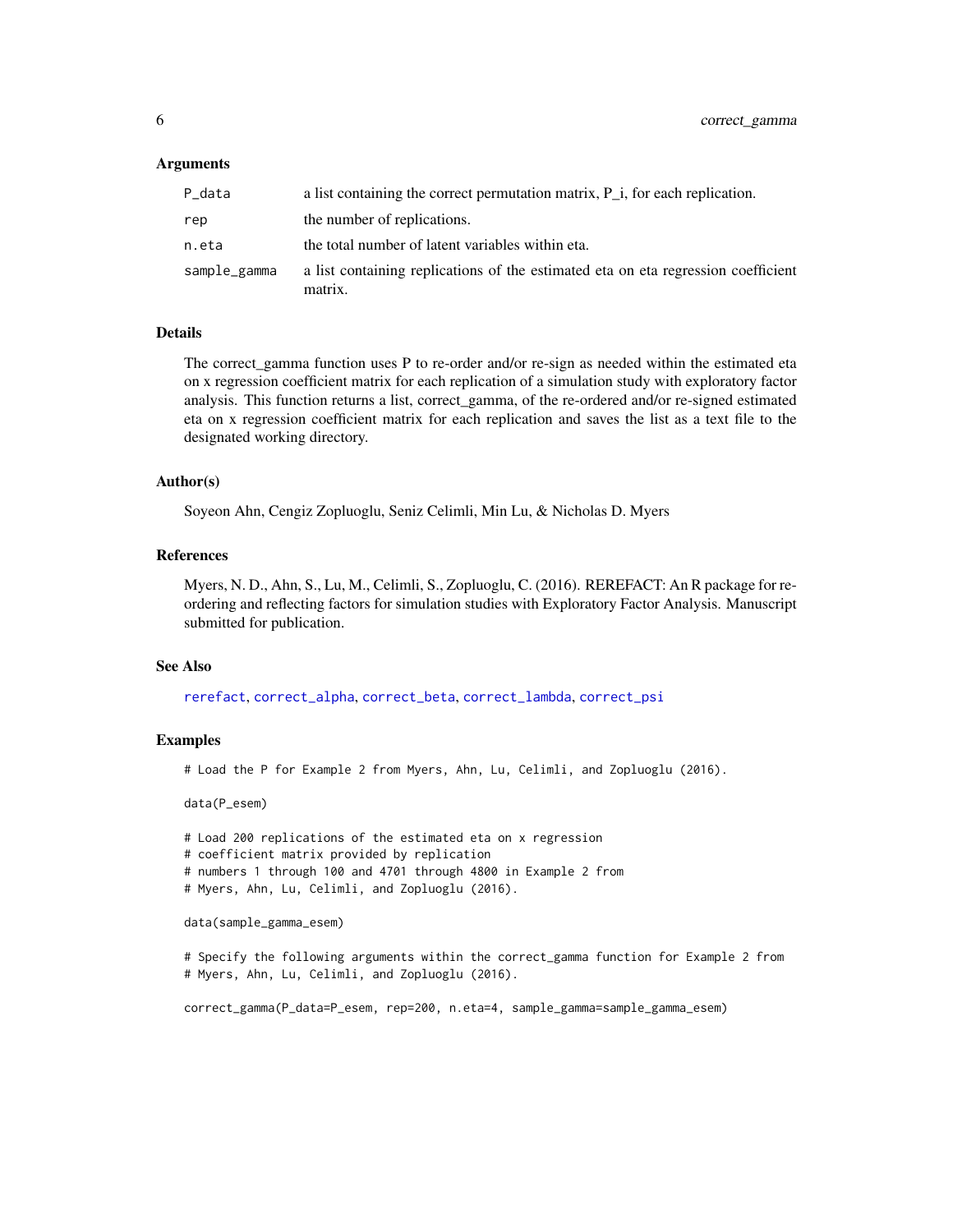<span id="page-6-1"></span><span id="page-6-0"></span>correct\_lambda *Re-orders and/or re-signs as needed within the estimated pattern coefficient matrix for each replication*

#### Description

The correct\_lambda function accomplishes Step 4 of the algorithm with regard to replications of the estimated pattern coefficient matrix. More specifically, the correct\_lambda function re-orders and/or re-signs as needed within the estimated pattern coefficient matrix for each replication of a simulation study with exploratory factor analysis.

#### Usage

correct\_lambda(P\_data, rep, n.eta, sample\_lambda)

# Arguments

| P_data | a list containing the correct permutation matrix, $P_i$ , for each replication.           |
|--------|-------------------------------------------------------------------------------------------|
| rep    | the number of replications.                                                               |
| n.eta  | the total number of latent variables within eta.                                          |
|        | sample_lambda a list containing replications of the estimated pattern coefficient matrix. |

#### Details

The correct\_lambda function uses P to re-order and/or re-sign as needed within the estimated pattern coefficient matrix for each replication of a simulation study with exploratory factor analysis. This function returns a list, correct\_lambda, of the re-ordered and/or re-signed estimated pattern coefficient matrix for each replication and saves the list as a text file to the designated working directory.

#### Author(s)

Soyeon Ahn, Cengiz Zopluoglu, Seniz Celimli, Min Lu, & Nicholas D. Myers

#### References

Myers, N. D., Ahn, S., Lu, M., Celimli, S., Zopluoglu, C. (2016). REREFACT: An R package for reordering and reflecting factors for simulation studies with Exploratory Factor Analysis. Manuscript submitted for publication.

# See Also

[rerefact](#page-11-1), [correct\\_alpha](#page-2-1), [correct\\_beta](#page-3-1), [correct\\_gamma](#page-4-1), [correct\\_psi](#page-7-1)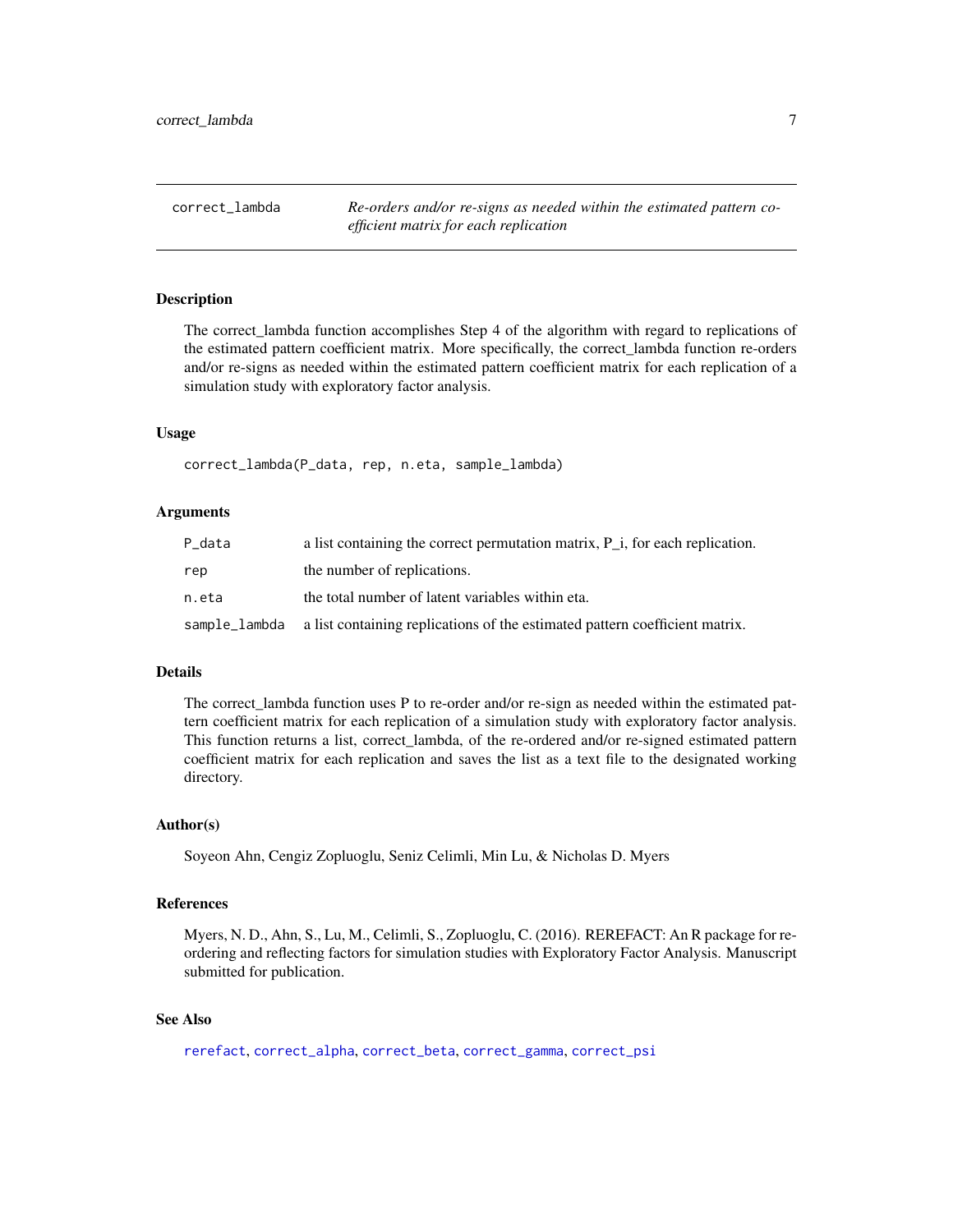#### <span id="page-7-0"></span>Examples

# Load the P for Example 1 from Myers, Ahn, Lu, Celimli, and Zopluoglu (2016).

data(P\_efa)

# Load 200 replications of the estimated pattern coefficient matrix provided by replication # numbers 1 through 100 and 4701 through 4800 in Example 1 from # Myers, Ahn, Lu, Celimli, and Zopluoglu (2016).

data(sample\_lambda\_efa)

# Specify the following arguments within the correct\_lambda function for Example 1 from # Myers, Ahn, Lu, Celimli, and Zopluoglu (2016).

correct\_lambda(P\_data=P\_efa, rep=200, n.eta=3, sample\_lambda=sample\_lambda\_efa)

# Load the P for Example 2 from Myers, Ahn, Lu, Celimli, and Zopluoglu (2016).

data(P\_esem)

# Load 200 replications of the estimated pattern coefficient matrix provided by replication # numbers 1 through 100 and 4701 through 4800 in Example 2 from # Myers, Ahn, Lu, Celimli, and Zopluoglu (2016).

data(sample\_lambda\_esem)

# Specify the following arguments within the correct\_lambda function for Example 2 from # Myers, Ahn, Lu, Celimli, and Zopluoglu (2016).

correct\_lambda(P\_data=P\_esem, rep=200,n.eta=4, sample\_lambda=sample\_lambda\_esem)

<span id="page-7-1"></span>correct\_psi *Re-orders and/or re-signs as needed within the estimated covariance matrix for the vector of residuals for eta for each replication*

#### Description

The correct\_psi function accomplishes Step 4 of the algorithm with regard to replications of the estimated covariance matrix for the vector of residuals for eta. More specifically, the correct\_psi function re-orders and/or re-signs as needed within the estimated covariance matrix for the vector of residuals for eta for each replication of a simulation study with exploratory factor analysis.

#### Usage

```
correct_psi(P_data, rep, n.eta, sample_psi)
```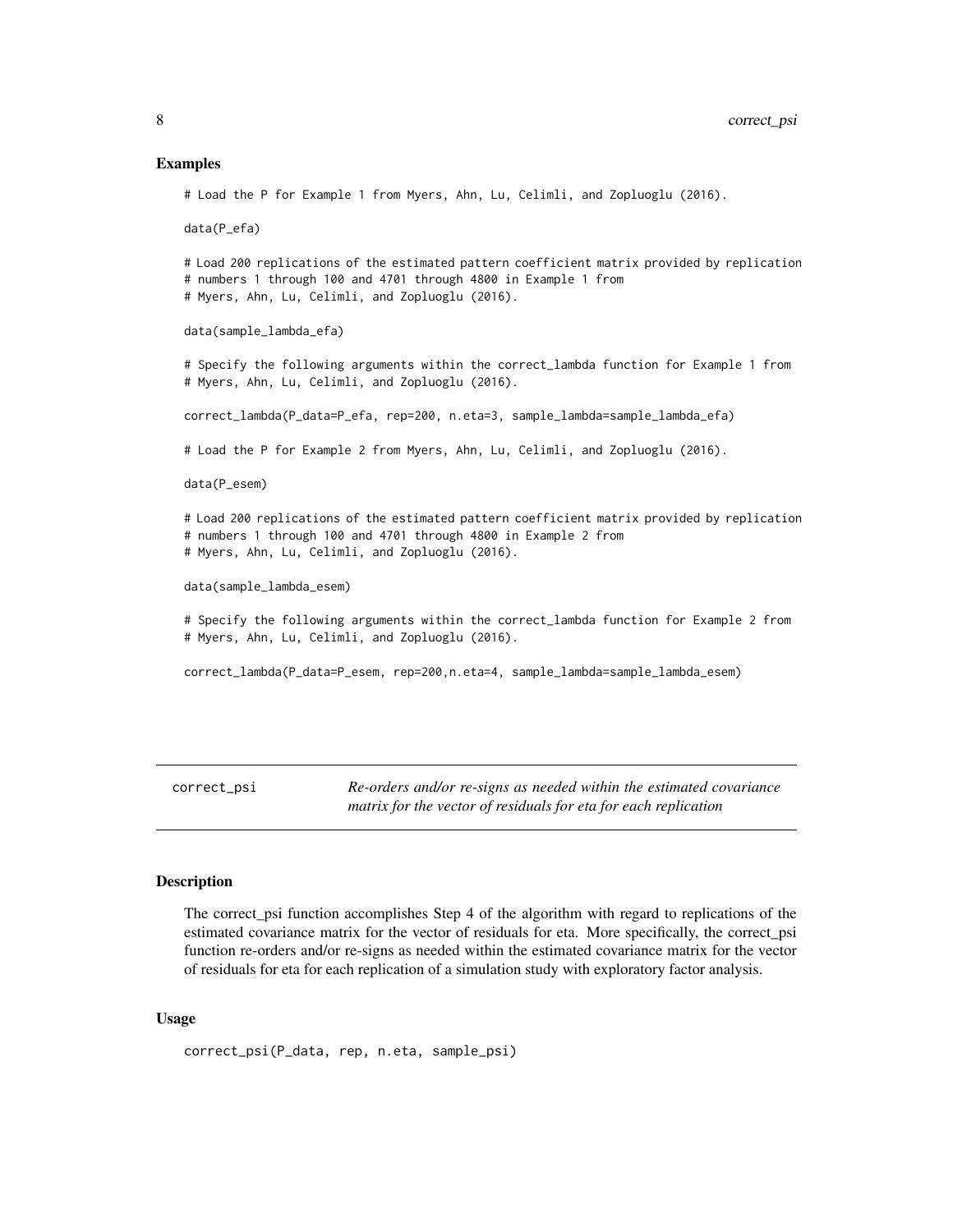# <span id="page-8-0"></span>correct\_psi 9

#### Arguments

| P_data     | a list containing the correct permutation matrix, $P_i$ , for each replication.                           |
|------------|-----------------------------------------------------------------------------------------------------------|
| rep        | the number of replications.                                                                               |
| n.eta      | the total number of latent variables within eta.                                                          |
| sample_psi | a list containing replications of the estimated covariance matrix for the vector of<br>residuals for eta. |

## Details

The correct\_psi function uses P to re-order and/or re-sign as needed within the estimated covariance matrix for the vector of residuals for eta for each replication of a simulation study with exploratory factor analysis. This function returns a list, correct\_psi, of the re-ordered and/or re-signed estimated covariance matrix for the vector of residuals for eta for each replication and saves the list as a text file to the designated working directory.

#### Author(s)

Soyeon Ahn, Cengiz Zopluoglu, Seniz Celimli, Min Lu, & Nicholas D. Myers

#### References

Myers, N. D., Ahn, S., Lu, M., Celimli, S., Zopluoglu, C. (2016). REREFACT: An R package for reordering and reflecting factors for simulation studies with Exploratory Factor Analysis. Manuscript submitted for publication.

#### See Also

[rerefact](#page-11-1), [correct\\_alpha](#page-2-1), [correct\\_beta](#page-3-1), [correct\\_lambda](#page-6-1), [correct\\_gamma](#page-4-1)

#### Examples

# Load the P for Example 1 from Myers, Ahn, Lu, Celimli, and Zopluoglu (2016).

data(P\_efa)

# Load 200 replications of the estimated covariance matrix # for the vector of residuals for eta provided by # replication numbers 1 through 100 and 4701 through 4800 in Example 1 from # Myers, Ahn, Lu, Celimli, and Zopluoglu (2016). data(sample\_psi\_efa) # Specify the following arguments within the correct\_psi function for Example 1 from # Myers, Ahn, Lu, Celimli, and Zopluoglu (2016). correct\_psi(P\_data=P\_efa, rep=200, n.eta=3, sample\_psi=sample\_psi\_efa) # Load the P for Example 2 from Myers, Ahn, Lu, Celimli, and Zopluoglu (2016). data(P\_esem)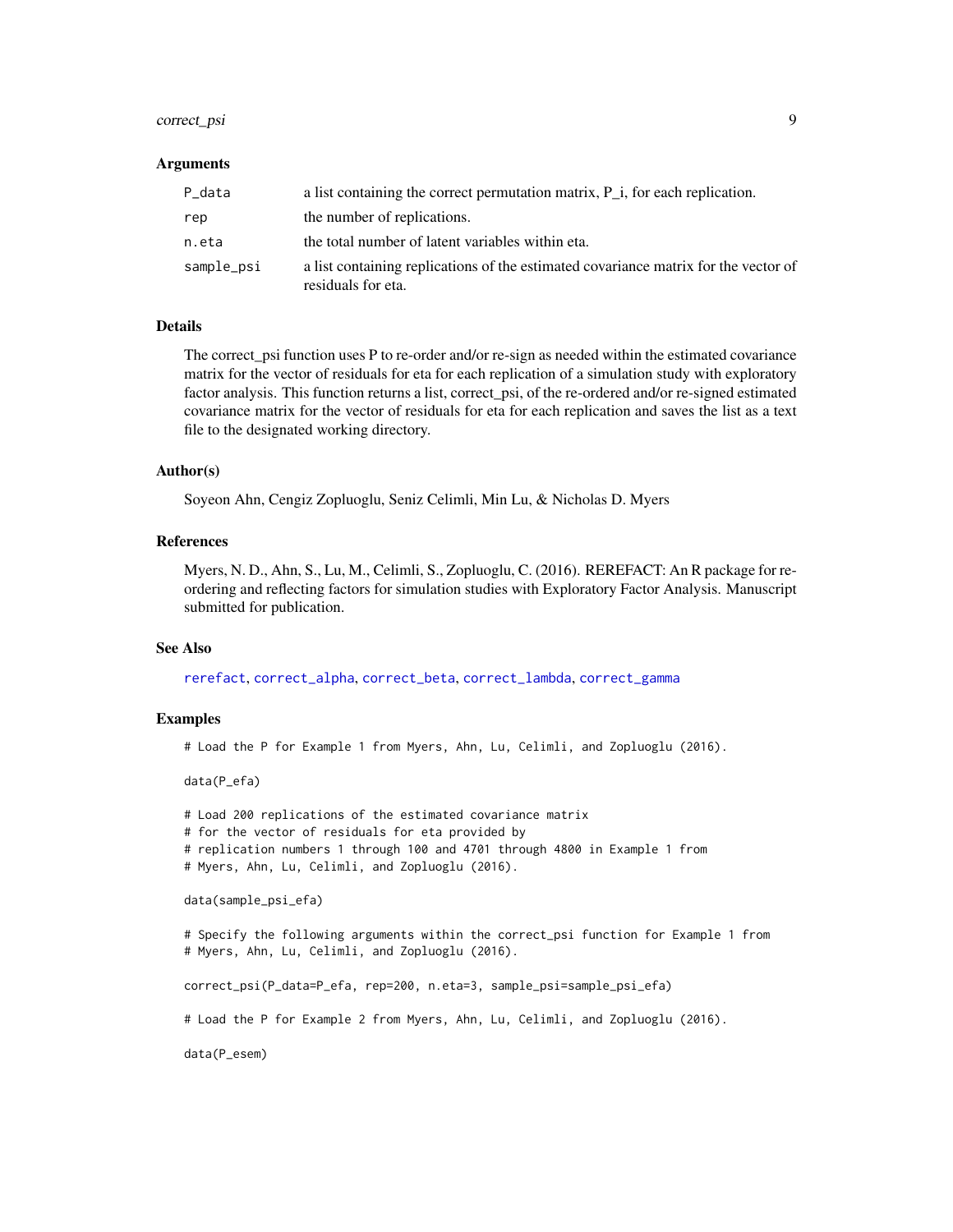```
# Load 200 replications of the estimated covariance matrix
# for the vector of residuals for eta provided by
# replication numbers 1 through 100 and 4701 through 4800 in Example 2 from
# Myers, Ahn, Lu, Celimli, and Zopluoglu (2016).
data(sample_psi_esem)
# Specify the following arguments within the correct_psi function for Example 2 from
# Myers, Ahn, Lu, Celimli, and Zopluoglu (2016).
correct_psi(P_data=P_esem, rep=200,n.eta=4, sample_psi=sample_psi_esem)
```
pop\_L\_efa *The population pattern coefficient matrix*

#### Description

The population pattern coefficient matrix in Example 1 from Myers, Ahn, Lu, Celimli, and Zopluoglu (2016).

#### Usage

```
data(pop_L_efa)
```
### Format

This dataset contains the population 10\*3 pattern coefficient matrix in Example 1 from Myers, Ahn, Lu, Celimli, and Zopluoglu (2016).

pop\_L\_esem *The population pattern coefficient matrix*

### Description

The population pattern coefficient matrix in Example 2 from Myers, Ahn, Lu, Celimli, and Zopluoglu (2016).

#### Usage

data(pop\_L\_esem)

#### Format

This text file contains the population 11\*4 pattern coefficient matrix in Example 2 from Myers, Ahn, Lu, Celimli, and Zopluoglu (2016).

<span id="page-9-0"></span>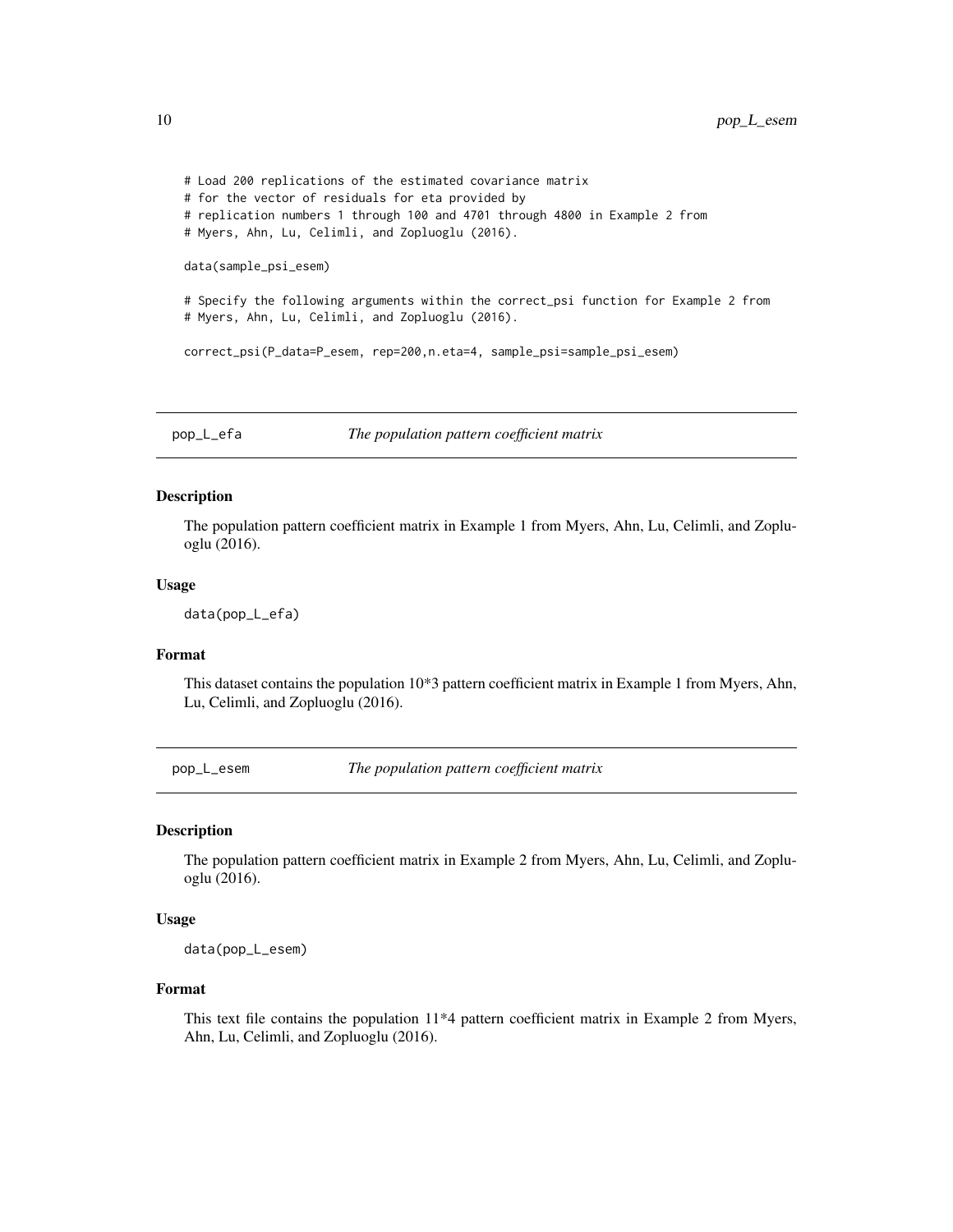<span id="page-10-0"></span>

#### Description

A list containing 200 correct P\_i to re-order and/or re-sign as needed within the relevant parameter estimates provided by replication numbers 1 through 100 and 4701 through 4800 in Example 1 from Myers, Ahn, Lu, Celimli, and Zopluoglu (2016).

#### Usage

data(P\_efa)

# Format

This dataset contains a list containing 200 correct 3\*3 P\_i to re-order and/or re-sign as needed within the relevant parameter estimates provided by replication numbers 1 through 100 and 4701 through 4800 in Example 1 from Myers, Ahn, Lu, Celimli, and Zopluoglu (2016).

P\_esem *The correct permutation matrix, P\_i, for each replication*

# Description

A list containing 200 correct P\_i to re-order and/or re-sign as needed within the relevant parameter estimates provided by replication numbers 1 through 100 and 4701 through 4800 in Example 2 from Myers, Ahn, Lu, Celimli, and Zopluoglu (2016).

#### Usage

data(P\_esem)

#### Format

This dataset contains a list containing 200 correct 4\*4 P\_i to re-order and/or re-sign as needed within the relevant parameter estimates provided by replication numbers 1 through 100 and 4701 through 4800 in Example 2 from Myers, Ahn, Lu, Celimli, and Zopluoglu (2016).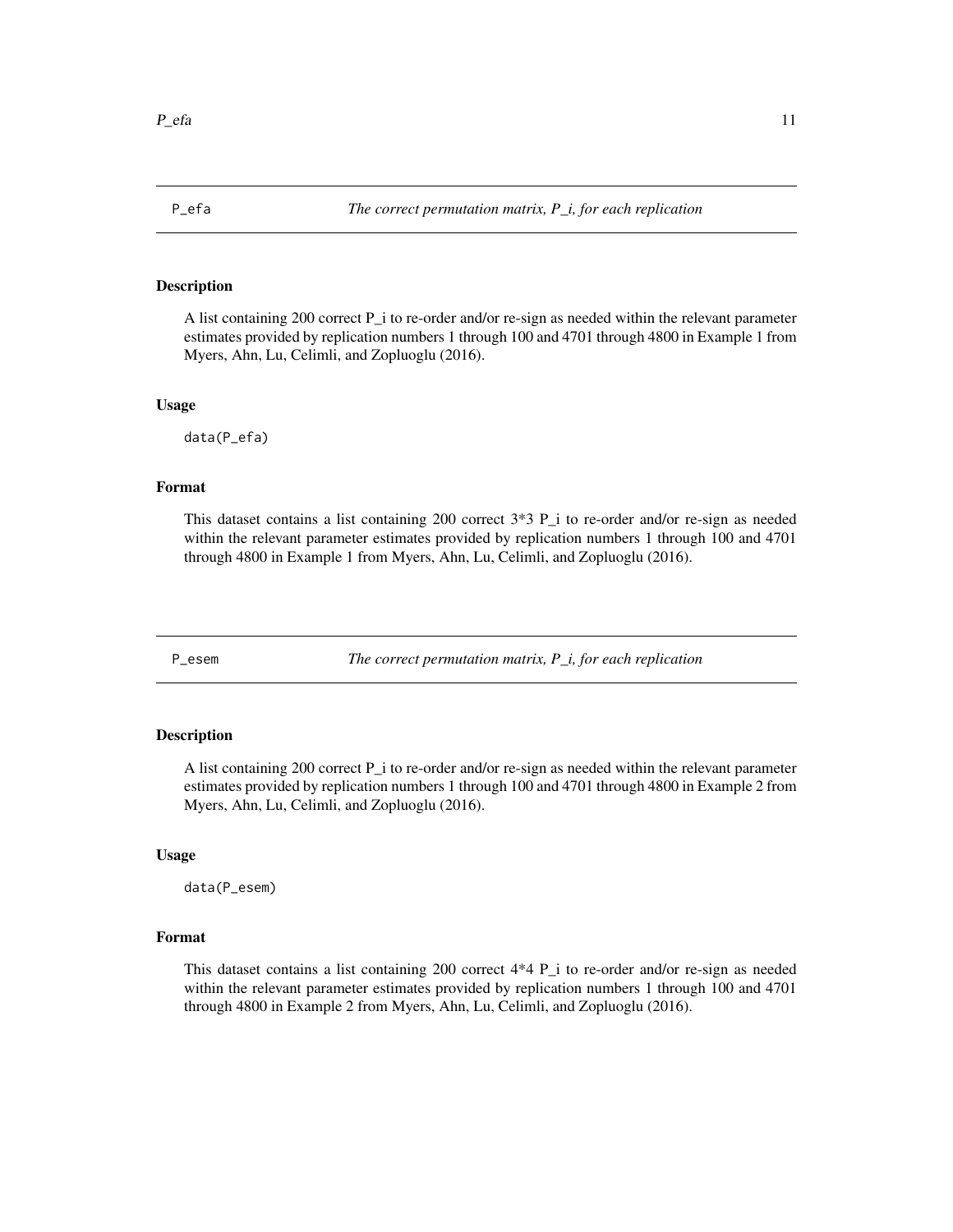<span id="page-11-1"></span><span id="page-11-0"></span>

#### Description

The rerefact function accomplishes Step 1 thru Step 3 of the algorithm and creates the P that is used in the correct\_alpha, correct\_beta, correct\_gamma, correct\_lambda and correct\_psi functions to accomplish Step 4 of the algorithm.

### Usage

rerefact(n.factor, n.eta, n.var, pop\_lambda, sample\_lambda)

#### Arguments

| n.factor      | the number of latent variables within eta that may be affected by indeterminacies<br>within eta. |
|---------------|--------------------------------------------------------------------------------------------------|
| n.eta         | the total number of latent variables within eta.                                                 |
| n.var         | the number of observed endogenous variables with regard to n.factor.                             |
| pop_lambda    | the population pattern coefficient matrix.                                                       |
| sample_lambda | a list containing replications of the estimated pattern coefficient matrix.                      |

### Details

The rerefact function accomplishes Step 1 thru Step 3 of the algorithm. Step 1 determines the total number of equivalent forms of eta that can result from indeterminacies within eta (i.e., I) and provides the result with the n.perm value. Step 2 indexes,  $i=1,2,..., I$ , each equivalent form of eta (i.e.,eta\_i) via a unique permutation matrix, P (i.e., P\_i) and provides the result with the permutation value. Step 3 determines which eta\_i each replication follows and provides the result with the correct.permutation value. At the conclusion of Step 3 P is automatically returned and saved as a text file to the designated working directory.

#### Value

| n.perm                  | the total number of equivalent forms of eta that can result from indeterminacies<br>within eta $(i.e., I)$ and provides the result for Step 1 of the algorithm.                         |
|-------------------------|-----------------------------------------------------------------------------------------------------------------------------------------------------------------------------------------|
| permutation             | a matrix that indexes within I via a unique, orthogonal permutation matrix for<br>each equivalent form of eta and provides the result for Step 2 of the algorithm.                      |
| correct.permutation     |                                                                                                                                                                                         |
|                         | a matrix that provides the specific equivalent form of eta (within the set indexed)<br>in Step 2) that each replication follows and provides the result for Step 3 of the<br>algorithm. |
| replication.permutation |                                                                                                                                                                                         |
|                         | a table that provides the specific equivalent form of eta (within the set indexed<br>in Step 2) that each replication follows.                                                          |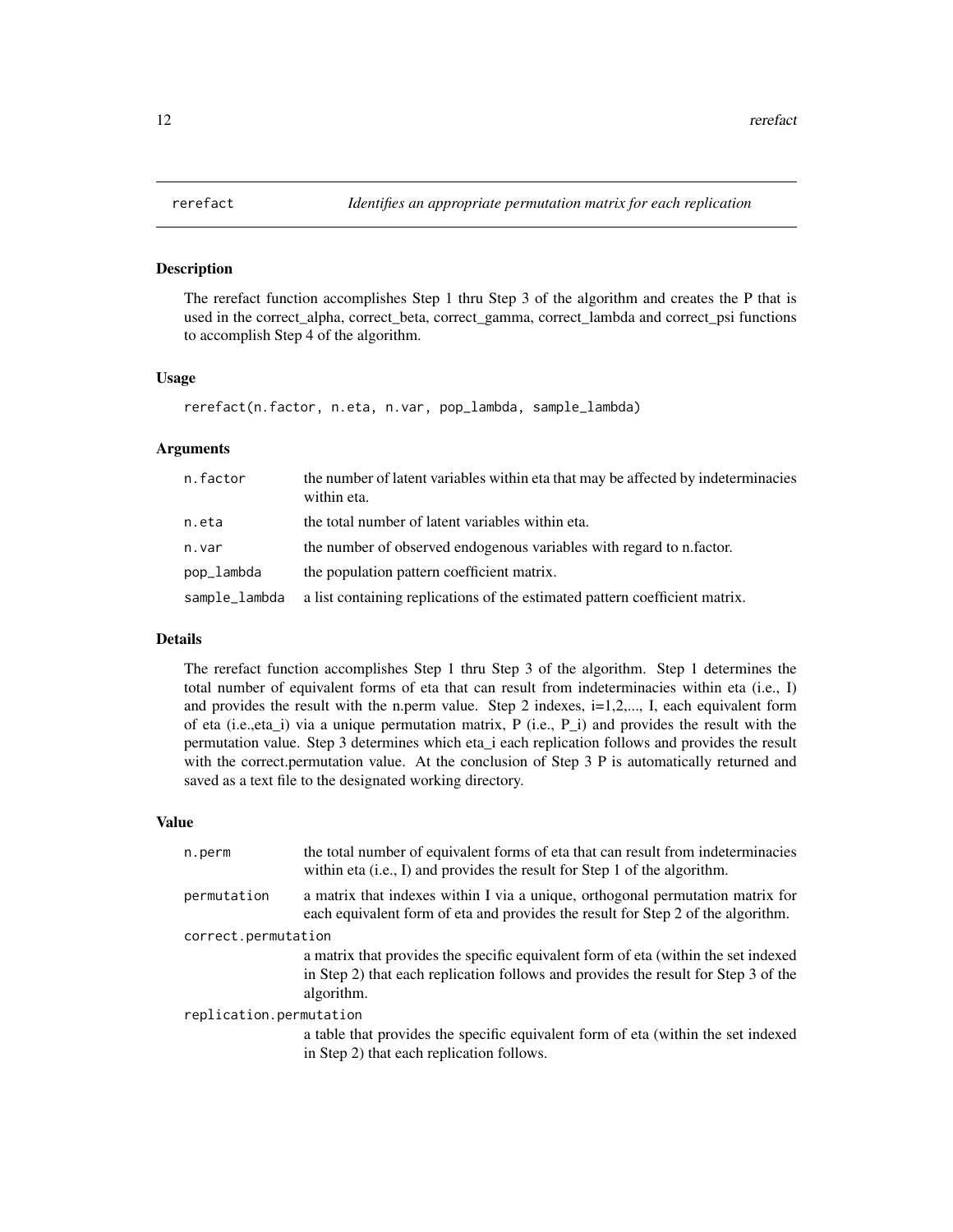#### <span id="page-12-0"></span>rerefact and the contract of the contract of the contract of the contract of the contract of the contract of the contract of the contract of the contract of the contract of the contract of the contract of the contract of t

summary.permutation

a table that provides a count of the number of replications observed within each specific equivalent form of eta (within the set indexed in Step 2).

# Author(s)

Soyeon Ahn, Cengiz Zopluoglu, Seniz Celimli, Min Lu, & Nicholas D. Myers

#### References

Myers, N. D., Ahn, S., Lu, M., Celimli, S., Zopluoglu, C. (2016). REREFACT: An R package for reordering and reflecting factors for simulation studies with Exploratory Factor Analysis. Manuscript submitted for publication.

#### See Also

[correct\\_alpha](#page-2-1), [correct\\_beta](#page-3-1), [correct\\_lambda](#page-6-1), [correct\\_psi](#page-7-1), [correct\\_gamma](#page-4-1)

#### Examples

# Dependent packages

```
require(Matrix)
require(psych)
require(gdata)
require(combinat)
```
# Load the population pattern coefficient matrix for Example 1 from # Myers, Ahn, Lu, Celimli, and Zopluoglu (2016).

data(pop\_L\_efa)

# Load 200 replications of the estimated pattern coefficient matrix provided by # replication numbers 1 through 100 and 4701 through 4800 # in Example 1 from Myers, Ahn, Lu, Celimli, and Zopluoglu (2016).

data(sample\_lambda\_efa)

# Specify the following arguments within the rerefact function for Example 1 from # Myers, Ahn, Lu, Celimli, and Zopluoglu (2016).

rerefact(n.factor=3, n.eta=3, n.var=10, pop\_lambda=pop\_L\_efa, sample\_lambda=sample\_lambda\_efa)

# Load the population pattern coefficient matrix for Example 2 from # Myers, Ahn, Lu, Celimli, and Zopluoglu (2016).

data(pop\_L\_esem)

# Load 200 replications of the estimated pattern coefficient matrix provided by

# replication numbers 1 through 100 and 4701 through 4800

```
# in Example 2 from Myers, Ahn, Lu, Celimli, and Zopluoglu (2016).
```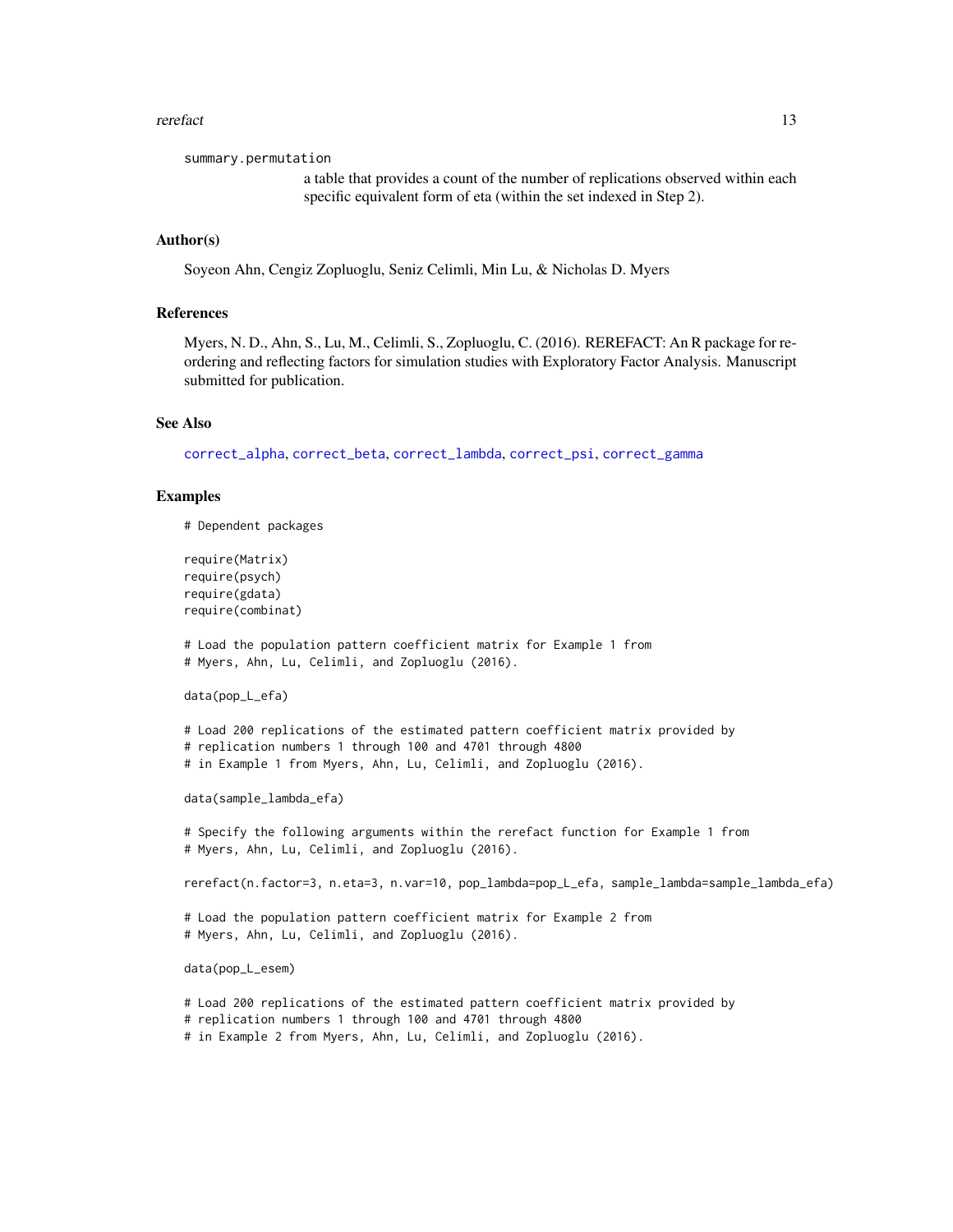```
data(sample_lambda_esem)
```
rerefact(n.factor=3, n.eta=4, n.var=10, pop\_lambda=pop\_L\_esem, sample\_lambda=sample\_lambda\_esem)

sample\_alpha\_esem *Replications of the estimated intercept or mean vector*

#### Description

A list containing 200 replications of the estimated intercept or mean vector provided by replication numbers 1 through 100 and 4701 through 4800 in Example 2 from Myers, Ahn, Lu, Celimli, and Zopluoglu (2016).

#### Usage

data(sample\_alpha\_esem)

#### Format

This dataset is a list that contains 200 replications of the estimated 4\*1 intercept or mean vector provided by replication numbers 1 through 100 and 4701 through 4800 in Example 2 from Myers, Ahn, Lu, Celimli, and Zopluoglu (2016).

sample\_beta\_esem *Replications of the estimated eta on eta regression coefficient matrix*

### Description

A list containing 200 replications of the estimated eta on eta regression coefficient matrix provided by replication numbers 1 through 100 and 4701 through 4800 in Example 2 from Myers, Ahn, Lu, Celimli, and Zopluoglu (2016).

#### Usage

data(sample\_beta\_esem)

# Format

This dataset is a list that contains 200 replications of the estimated 4\*4 eta on eta regression coefficient matrix provided by replication numbers 1 through 100 and 4701 through 4800 in Example 2 from Myers, Ahn, Lu, Celimli, and Zopluoglu (2016).

<span id="page-13-0"></span>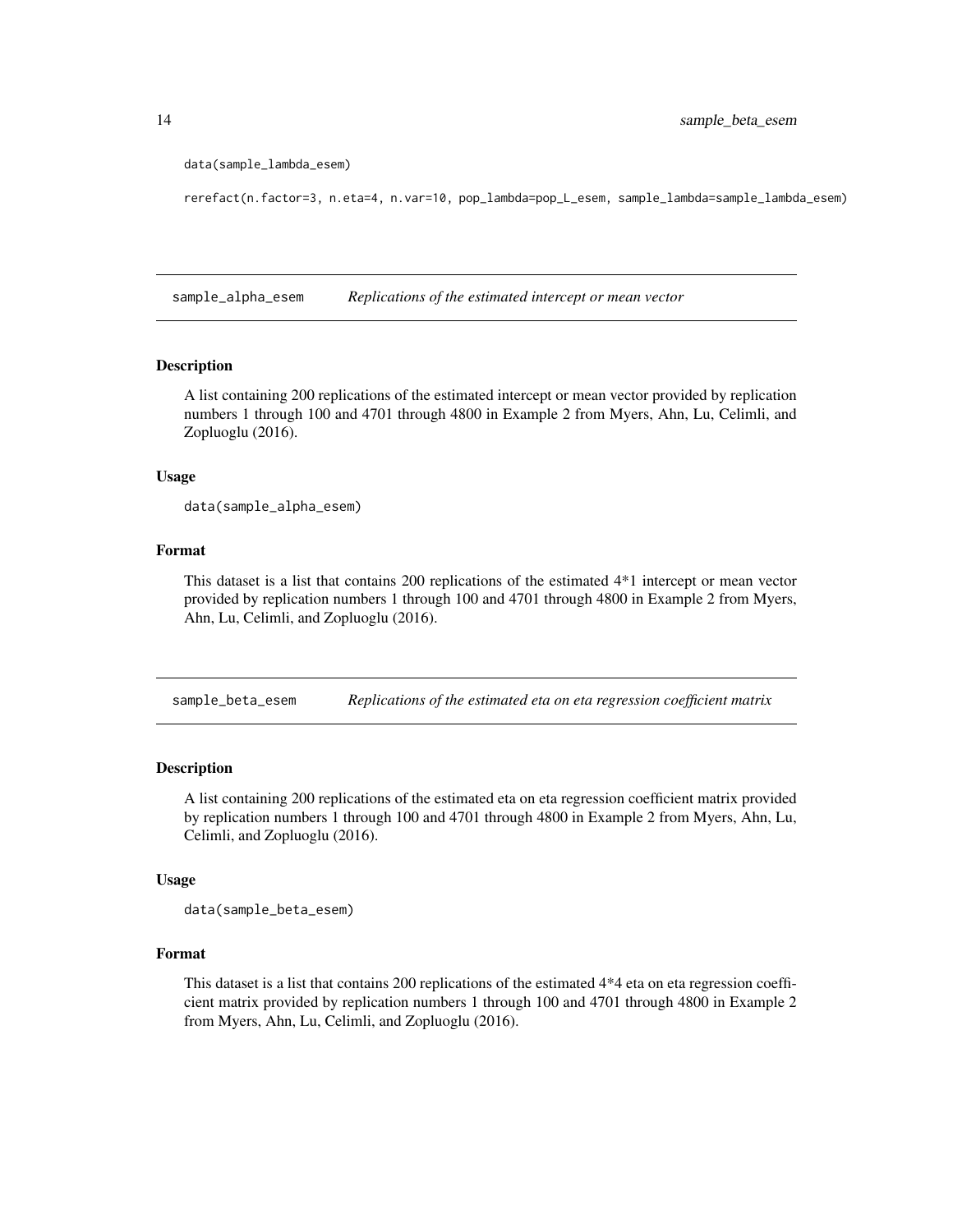<span id="page-14-0"></span>sample\_gamma\_esem *Replications of the estimated eta on x regression coefficient matrix*

#### Description

A list containing 200 replications of the estimated eta on x regression coefficient matrix provided by replication numbers 1 through 100 and 4701 through 4800 in Example 2 from Myers, Ahn, Lu, Celimli, and Zopluoglu (2016).

#### Usage

data(sample\_gamma\_esem)

# Format

This datset is a list that contains 200 replications of the estimated 4\*1 eta on x regression coefficient matrix provided by replication numbers 1 through 100 and 4701 through 4800 in Example 2 from Myers, Ahn, Lu, Celimli, and Zopluoglu (2016).

sample\_lambda\_efa *Replications of the estimated pattern coefficient matrix*

# Description

A list containing 200 replications of the estimated pattern coefficient matrix provided by replication numbers 1 through 100 and 4701 through 4800 in Example 1 from Myers, Ahn, Lu, Celimli, and Zopluoglu (2016).

#### Usage

```
data(sample_lambda_efa)
```
#### Format

This dataset is a list that contains 200 replications of the estimated 10\*3 pattern coefficient matrix provided by replication numbers 1 through 100 and 4701 through 4800 in Example 1 from Myers, Ahn, Lu, Celimli, and Zopluoglu (2016).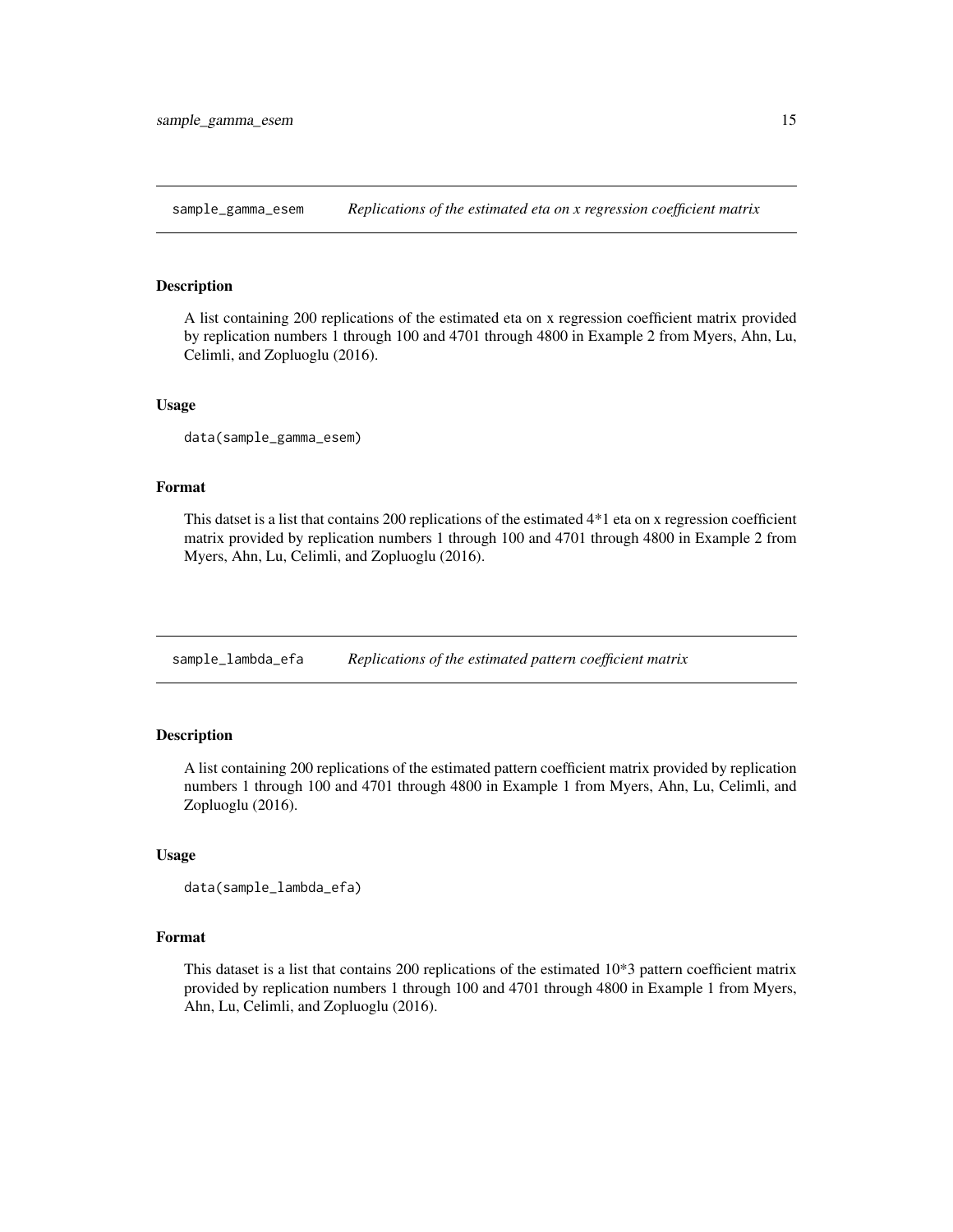<span id="page-15-0"></span>sample\_lambda\_esem *Replications of the estimated pattern coefficient matrix*

#### Description

A list containing 200 replications of the estimated pattern coefficient matrix provided by replication numbers 1 through 100 and 4701 through 4800 in Example 2 from Myers, Ahn, Lu, Celimli, and Zopluoglu (2016).

#### Usage

data(sample\_lambda\_esem)

## Format

This dataset is a list that contains 200 replications of the estimated 11\*4 pattern coefficient matrix provided by replication numbers 1 through 100 and 4701 through 4800 in Example 2 from Myers, Ahn, Lu, Celimli, and Zopluoglu (2016).

| sample_psi_efa | Replications of the estimated covariance matrix for the vector of resid- |
|----------------|--------------------------------------------------------------------------|
|                | uals for eta                                                             |

# Description

A list containing 200 replications of the estimated covariance matrix for the vector of residuals for eta provided by replication numbers 1 through 100 and 4701 through 4800 in Example 1 from Myers, Ahn, Lu, Celimli, and Zopluoglu (2016).

#### Usage

```
data(sample_psi_efa)
```
#### Format

This dataset is a list that contains 200 replications of the estimated 3\*3 covariance matrix for the vector of residuals for eta provided by replication numbers 1 through 100 and 4701 through 4800 in Example 1 from Myers, Ahn, Lu, Celimli, and Zopluoglu (2016).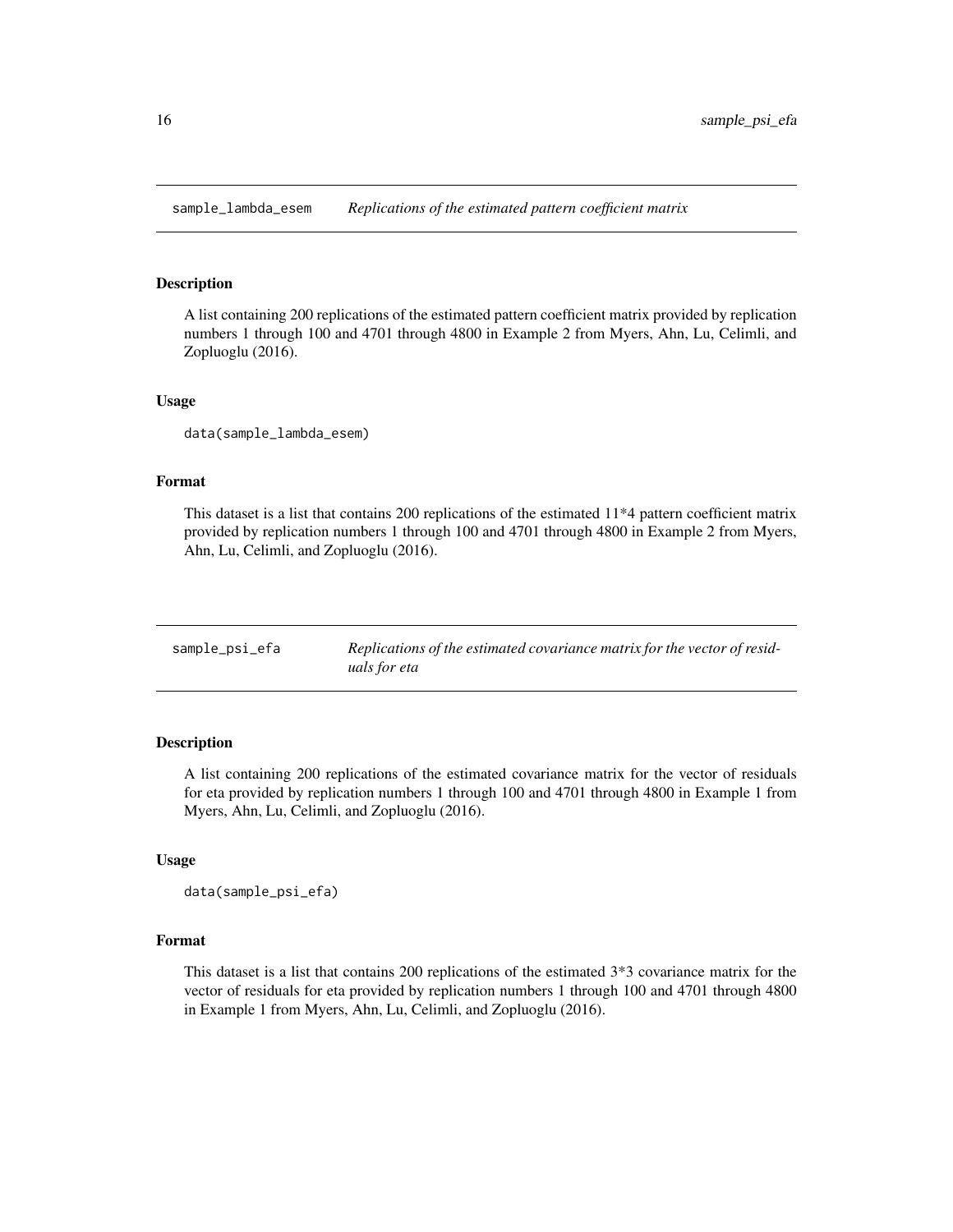<span id="page-16-0"></span>sample\_psi\_esem *Replications of the estimated covariance matrix for the vector of residuals for eta*

# Description

A list containing 200 replications of the estimated covariance matrix for the vector of residuals for eta provided by replication numbers 1 through 100 and 4701 through 4800 in Example 2 from Myers, Ahn, Lu, Celimli, and Zopluoglu (2016).

# Usage

data(sample\_psi\_esem)

### Format

This dataset is a list that contains 200 replications of the estimated 4\*4 covariance matrix for the vector of residuals for eta provided by replication numbers 1 through 100 and 4701 through 4800 in Example 2 from Myers, Ahn, Lu, Celimli, and Zopluoglu (2016).